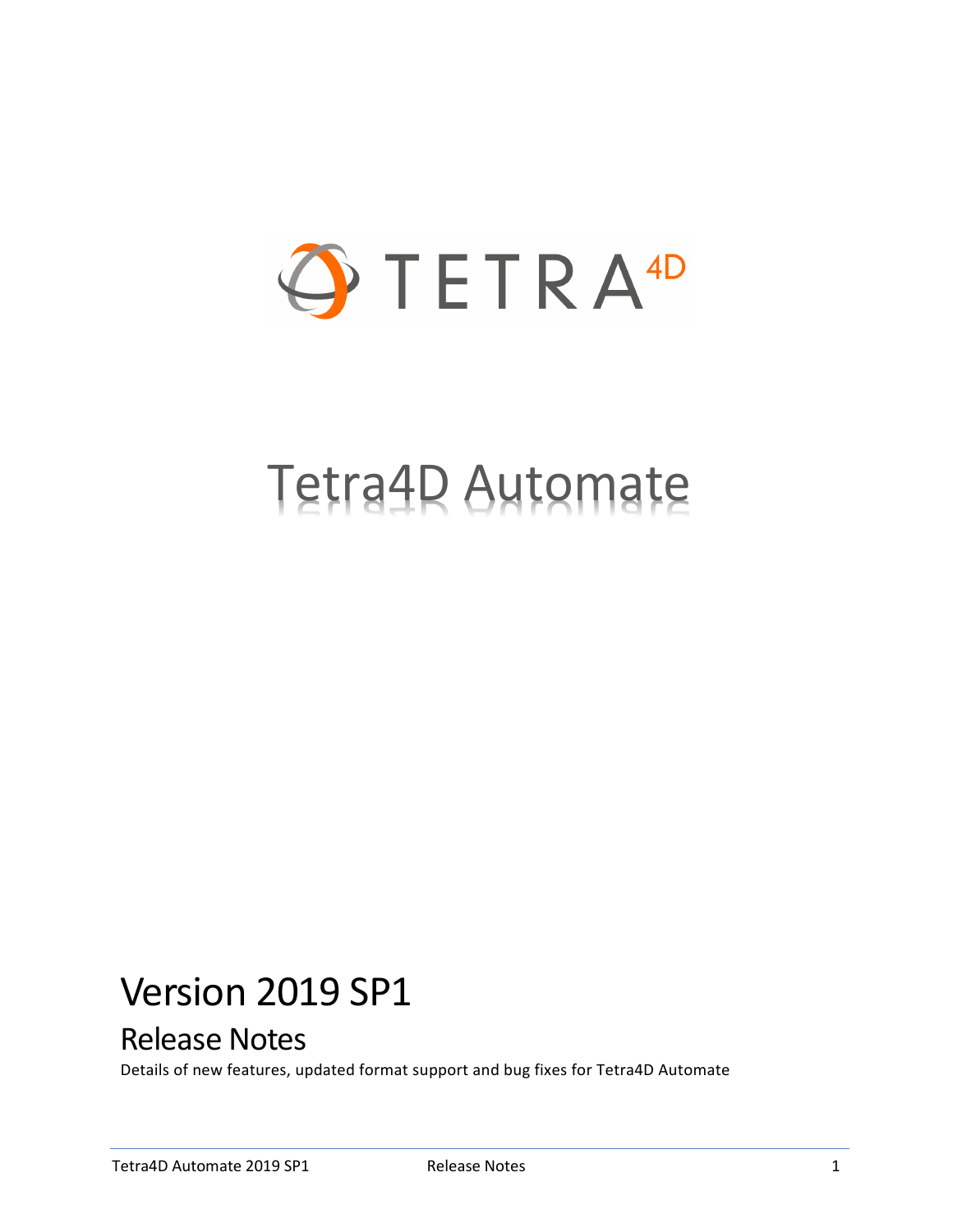## **Table of Contents**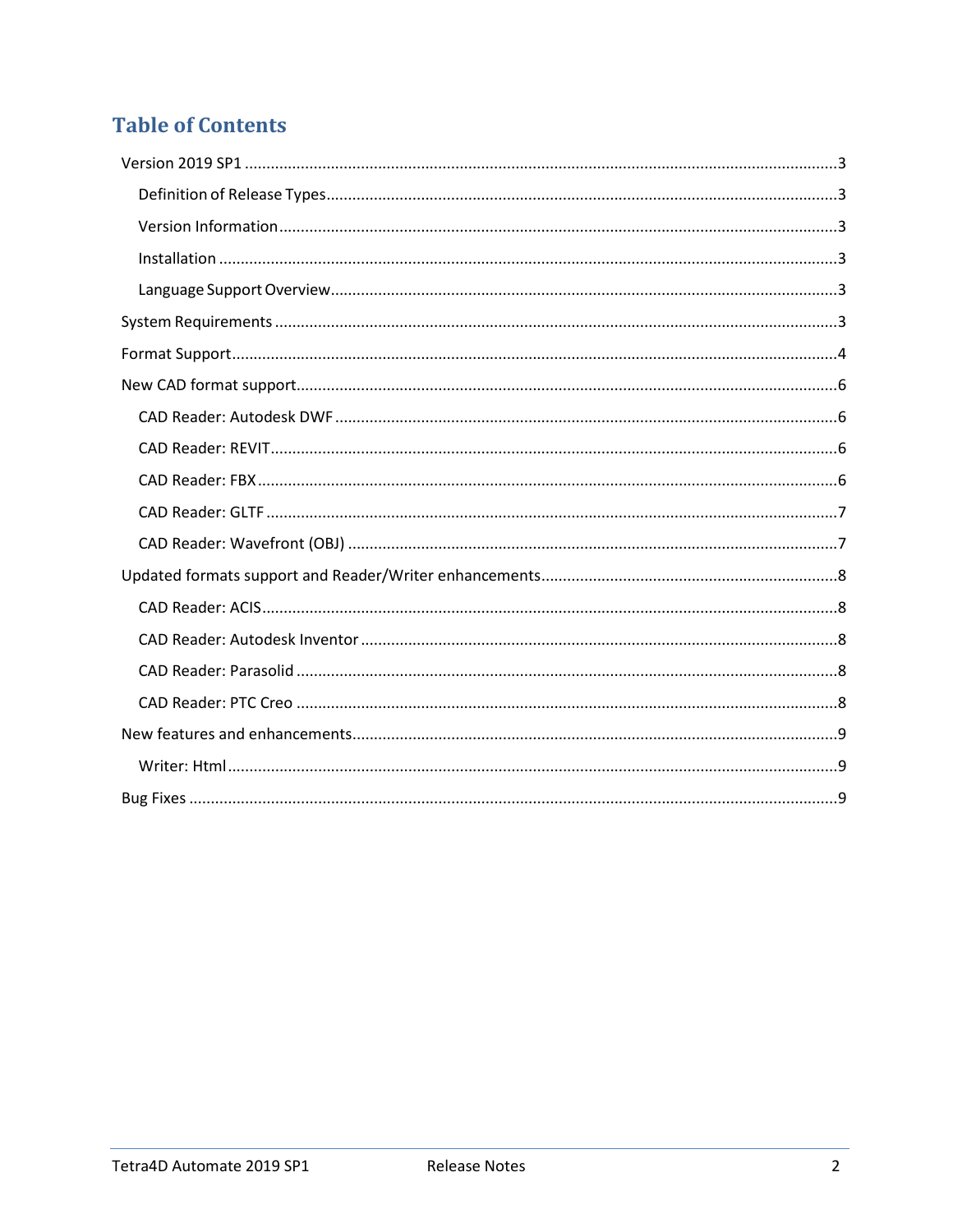## <span id="page-2-0"></span>**Version 2019 SP1**

#### <span id="page-2-1"></span>**Definition of Release Types**

We define each release type as follows:

- **Major release**: A major release associated with an incremented release number (e.g. 2019) and an approximate 12 months' product cycle.
- **Minor release**: An update betweenmajorreleasesthat may include support for new file formats, new versions of currently supported formats, and bug fixes. These updates are Service Packs (SP), and are defined with an additional incremented number put aside the major release information (e.g. 2019.1 for the first Service pack of release 2019)
- **Out of cycle patch**: An unscheduled update. These contain few functional updates with the intention to limit impact.

#### <span id="page-2-2"></span>**Version Information**

| <b>Item</b>             | <b>Version Number</b> |
|-------------------------|-----------------------|
| <b>Tetra4D Automate</b> | 2019.1.x              |

Notice that the third number is used to differentiate builds of the software, and may not be continuous.

#### <span id="page-2-3"></span>**Installation**

This version can be installed over any prior installation of Tetra4D Automate. For more installation information, please refer to the Tetra4D Automate User manual.

#### <span id="page-2-4"></span>**Language Support Overview**

Tetra4D Automate supports English language.

#### <span id="page-2-5"></span>**System Requirements**

Please refer to the Tetra4D Automate User manual to access the system requirements.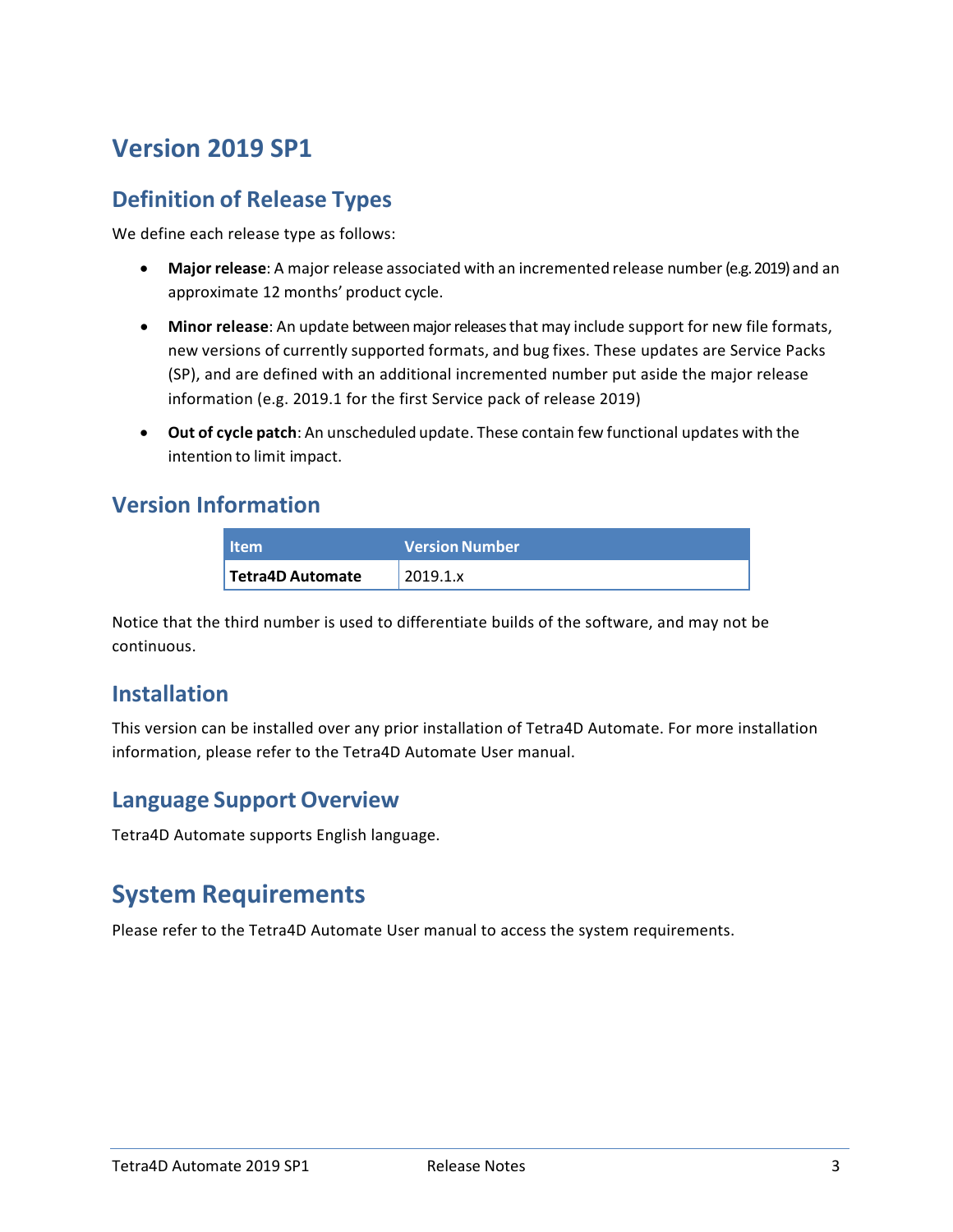## <span id="page-3-0"></span>**Format Support**

This release supports **reading** the following 3D file formats:

| <b>Format</b>                     | <b>Version</b>                        | <b>Extensions</b>                                 |
|-----------------------------------|---------------------------------------|---------------------------------------------------|
| <b>ACIS (SAT)</b>                 | Up to v29                             | SAT, SAB                                          |
| Autodesk AutoCAD (3D only)        | Up to v2019                           | DWG, DXF                                          |
| <b>Autodesk DWF</b>               | Any                                   | <b>DWF, DWFX</b>                                  |
| <b>Autodesk Inventor</b>          | Up to 2020                            | IPT, IAM                                          |
| CATIA V4                          | Up to 4.2.5                           | MODEL, SESSION, DLV, EXP                          |
| CATIA V5                          | R4 to V5-6R2018 (R28)                 | CATDrawing, CATPart, CATProduct,<br>CATShape, CGR |
| CATIA V6                          | 2011 to 2013                          | 3DXML                                             |
| <b>FBX</b>                        | ASCII: from 7100 to 7400. Binary: all | <b>FBX</b>                                        |
| <b>GL Transmission format</b>     | 2.0                                   | <b>GLTF, GLB</b>                                  |
| I-deas                            | Up to 13.x (NX 5), NX I-deas 6        | MF1, ARC, UNV, PKG                                |
| <b>IGES</b>                       | 5.1, 5.2, 5.3                         | IGS, IGES                                         |
| Industry Foundation Classes (IFC) | IFC2x Editions 2, 3 and 4             | IFC, IFCZIP                                       |
| JT                                | Up to version 10.2                    | JT                                                |
| Parasolid (X_T)                   | Up to $v31.1$                         | X_B, X_T, XMT, XMT_TXT                            |
| <b>PRC</b>                        | <b>All Versions</b>                   | <b>PRC</b>                                        |
| <b>PTC Creo</b>                   | Pro/Engineer 19.0 to Creo 6.0         | ASM, NEU, PRT, XAS, XPR                           |
| PTC Pro/Engineer                  | Up to Wildfire 5                      | ASM, NEU, PRT, XAS, XPR                           |
| <b>REVIT</b>                      | 2015 to 2019                          | <b>RVT, RFA</b>                                   |
| Rhino                             | 4, 5, 6                               | 3DM                                               |
| <b>Siemens PLM Software NX</b>    | V11.0 to NX 12, and NX 1847           | PRT                                               |
| Solid Edge                        | V19 - 20, ST - ST10, 2019             | ASM, PAR, PWD, PSM                                |
| SolidWorks                        | Up to 2019                            | SLDASM, SLDPRT                                    |
| <b>STEP</b>                       | AP 203 E1/E2, AP 214, AP 242          | STP, STEP, STPZ                                   |
| Stereo Lithography (STL)          | All Versions                          | STL                                               |
| Universal 3D (U3D)                | ECMA-363 (1st to 3rd editions)        | U3D                                               |
| VDA-FS                            | Version 1.0 and 2.0                   | <b>VDA</b>                                        |
| VRML                              | V1.0 and V2.0                         | WRL, VRML                                         |
| <b>Wavefront</b>                  | Any                                   | <b>OBJ</b>                                        |

Remark:

**Automate is delivered as default with one input format. Any additional input format is accessible as options**.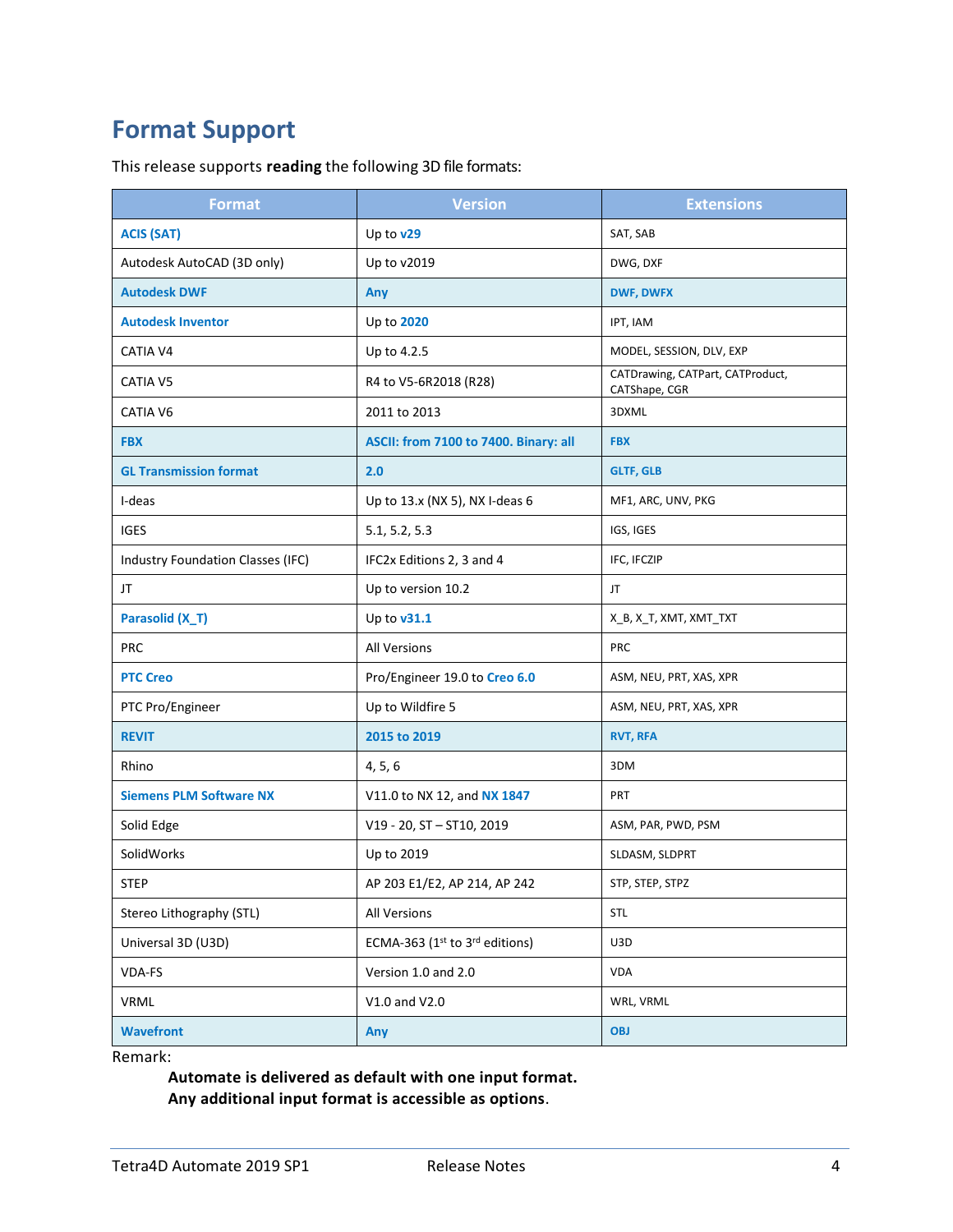This release supports **writing** the following 3D file formats:

| <b>Format</b>            | <b>Extensions</b> |
|--------------------------|-------------------|
| 3MF                      | 3MF               |
| 3D PDF                   | <b>PDF</b>        |
| Html                     | Html              |
| <b>IGES</b>              | IGS, IGES         |
| JT                       | JT                |
| Parasolid                | $X_T$             |
| <b>STEP</b>              | STP, STEP, STP.Z  |
| Stereo Lithography (STL) | <b>STL</b>        |
| Universal 3D (U3D)       | U3D               |
| <b>VRML</b>              | WRL, VRML         |

Remark:

**Automate is delivered as default with 3D PDF and Html output formats. Any additional output format is accessible as options.**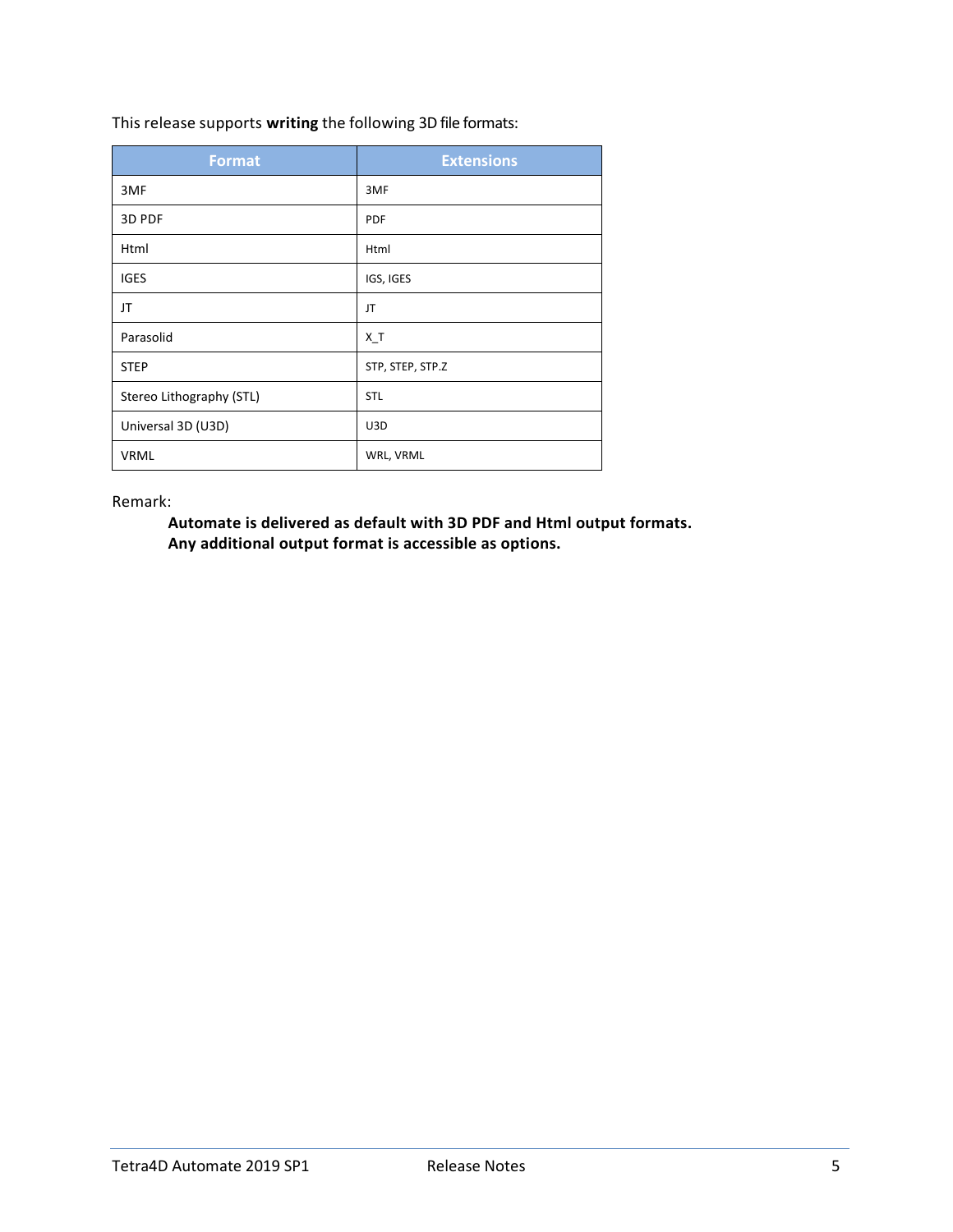## <span id="page-5-0"></span>**New CAD format support**

This section outlines the new CAD Readers that have been added in this Tetra4D Automate release.

#### <span id="page-5-1"></span>**CAD Reader: Autodesk DWF**

- Supported versions: All versions
- File extensions: DWF, DWFX
- Details:
	- o Support of 3D objects only, as tessellation.

#### <span id="page-5-2"></span>**CAD Reader: REVIT**

- Supported versions: 2015 to 2019
- File extensions: RVT, RFA
- Details: Supported
	- o Tessellation
	- o Meta-data and units
	- o Views
	- o Assemblies
- Details: Not supported
	- o Brep
	- o Textures

#### <span id="page-5-3"></span>**CAD Reader: FBX**

- Supported versions: ASCII: from 7100 to 7400. Binary: all
- File extensions: FBX
- Details:
	- o As the FBX format is a tessellation format, only tessellation is read.
	- o Textures are supported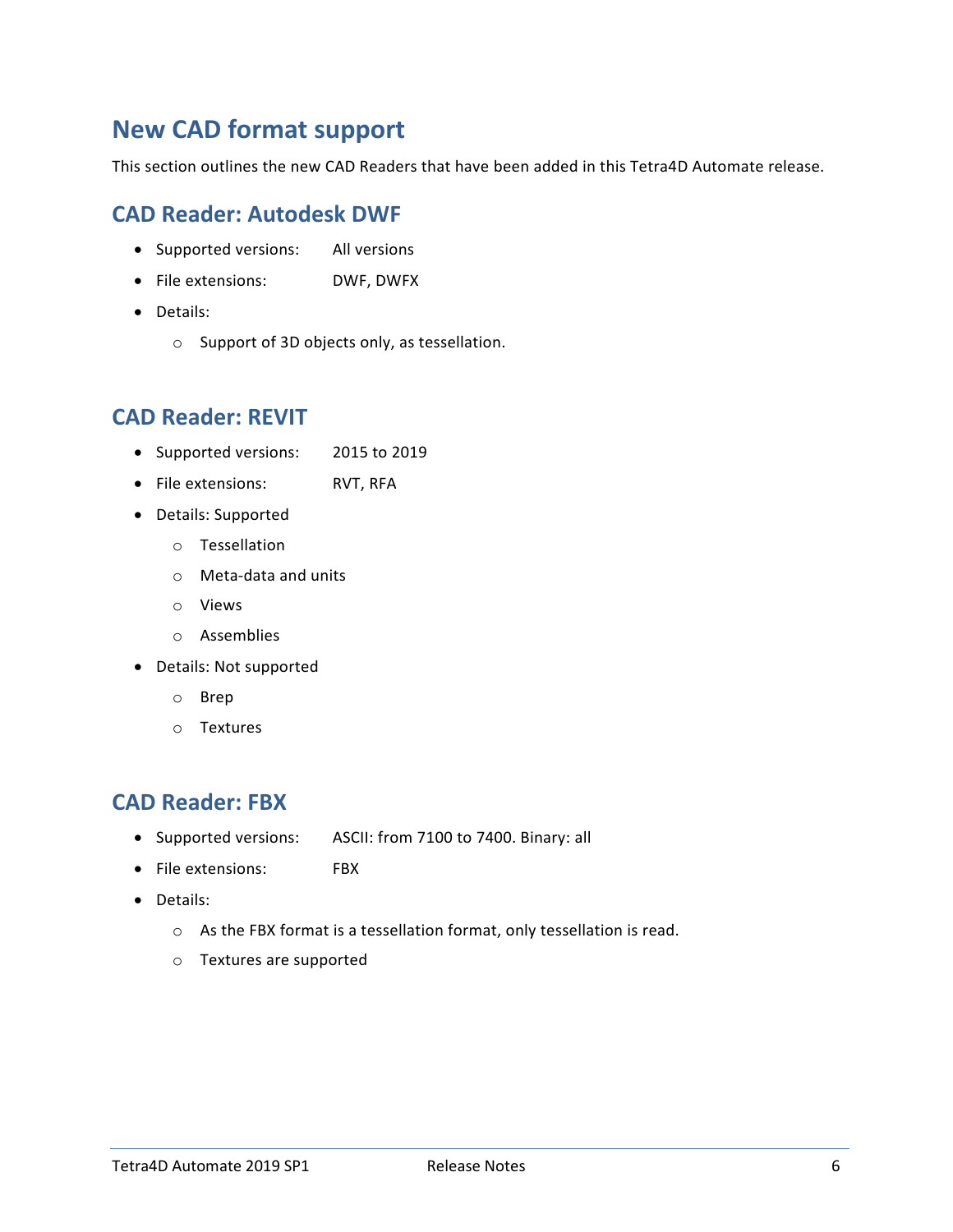#### <span id="page-6-0"></span>**CAD Reader: GLTF**

- Supported versions: 2.0
- File extensions: GLTF
- Details:
	- o As the GLTF format is a tessellation format, only tessellation is read.
	- o Textures are supported

### <span id="page-6-1"></span>**CAD Reader: Wavefront (OBJ)**

- Supported versions: All versions
- File extensions: OBJ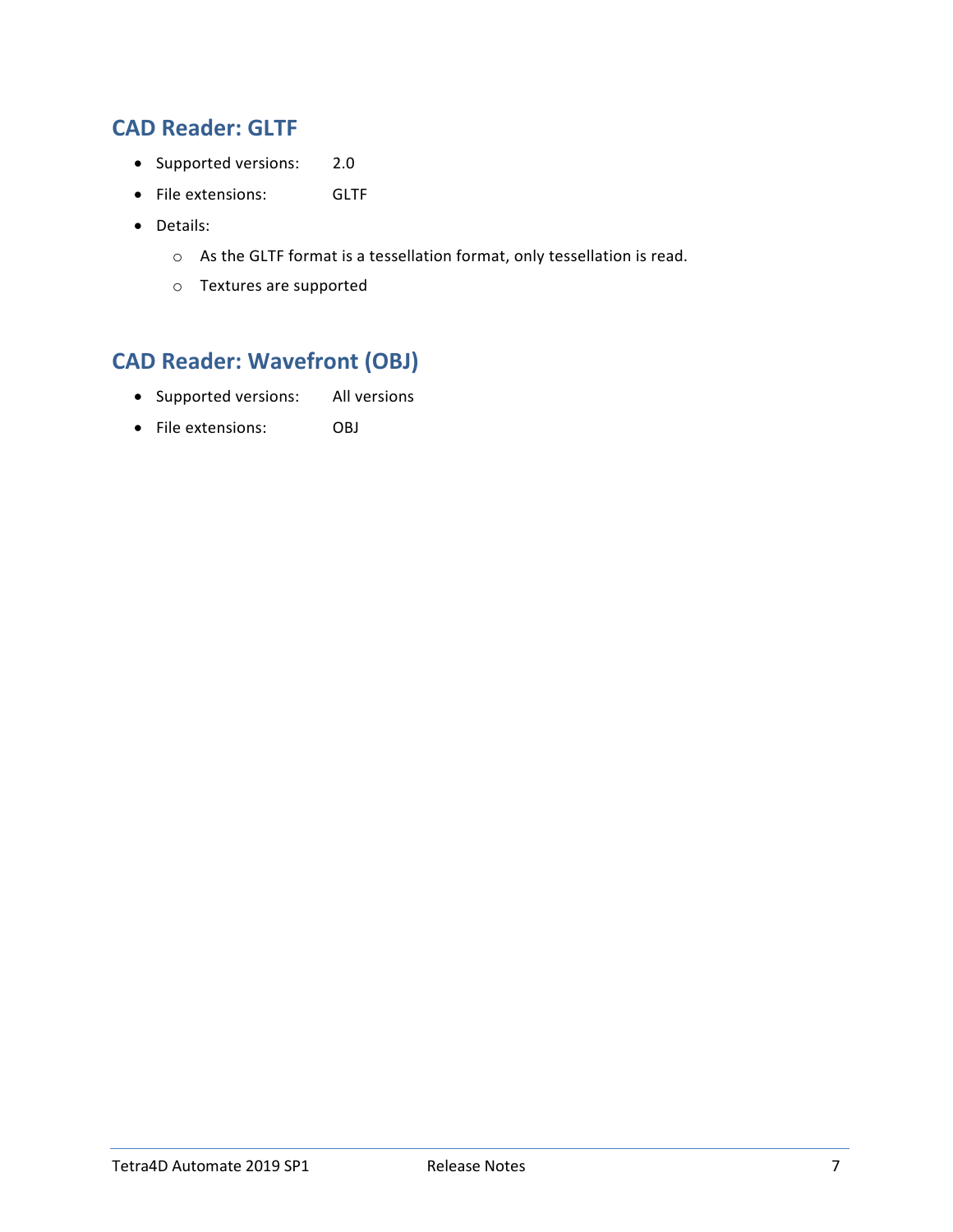## <span id="page-7-0"></span>**Updated formats support and Reader/Writer enhancements**

This section outlines the CAD Readers and Writers that have been updated or improved in this Tetra4D Automate release.

#### <span id="page-7-1"></span>**CAD Reader: ACIS**

• Support for version 29

#### <span id="page-7-2"></span>**CAD Reader: Autodesk Inventor**

• Support for version 2020

#### <span id="page-7-3"></span>**CAD Reader: Parasolid**

• Support for version 31.1

#### <span id="page-7-4"></span>**CAD Reader: PTC Creo**

• Support for version 6.0